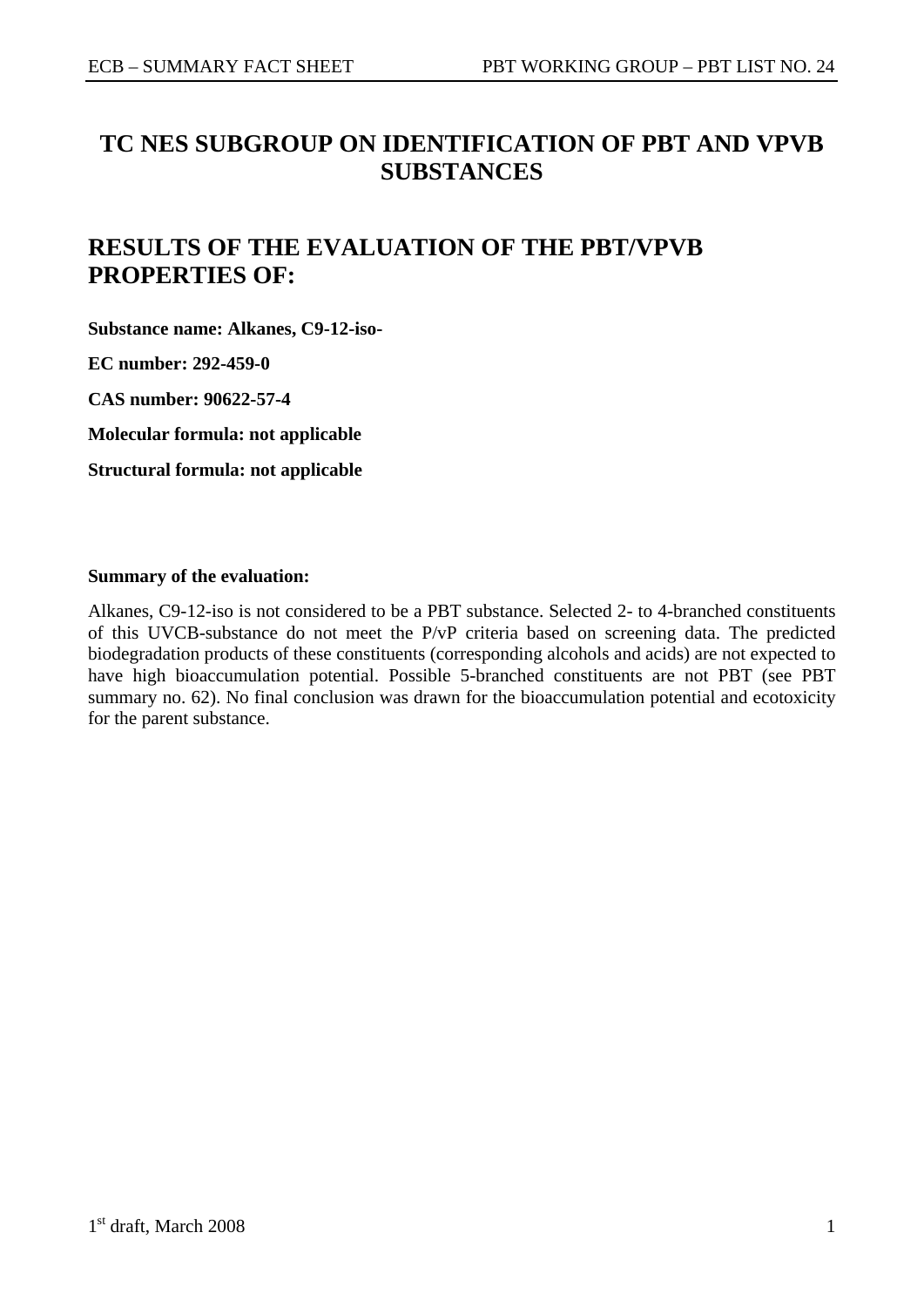# **JUSTIFICATION**

#### **1 IDENTIFICATION OF THE SUBSTANCE AND PHYSICAL AND CHEMICAL PROPERTIES**

| Name:               | Alkanes, C9-12-iso-  |
|---------------------|----------------------|
| EC Number:          | EC number: 292-459-0 |
| <b>CAS Number:</b>  | 90622-57-4           |
| <b>IUPAC</b> Name:  |                      |
| Molecular Formula:  | Not applicable       |
| Structural Formula: | Not applicable       |
| Molecular Weight:   | Not applicable       |
| Synonyms:           | Actrel 3338L         |
|                     | Actrel 3356D         |
|                     | Actrel 3356L         |
|                     | Actrel R             |
|                     | Esco Kaltreiniger X4 |
|                     | Isopar G             |
|                     | Isopar H             |
|                     | Isoalkanes           |

#### **1.1 Purity/Impurities/Additives**

Alkanes, C9-12-iso- ("Isoalkanes") is considered as a UVCB substance based on the descriptions below. Two mixtures, Isopar G and H, are sold under the CAS number 90622-57-4, which slightly deviate from each other by composition (see Table 1.1).

| Constituents/impurities C8 % w/w   C9 % w/w   C10 % w/w   C11 % w/w   C12 % w/w   C13 % w/w   C14 % w/w   Others % w/w |     |     |     |    |     |     |     |
|------------------------------------------------------------------------------------------------------------------------|-----|-----|-----|----|-----|-----|-----|
| Isopar G                                                                                                               | 0.1 | 0.5 | 53  | 43 | 4.0 | 0.1 | 2.0 |
| Isopar H                                                                                                               | 0.2 | 0.2 | 1.0 | 38 | 60  | 0.6 |     |

**Table 1.1 Average composition of ISOPAR G and H (Comber, 2005). \*** 

\*The values provided in Table 1.1 are rough averages and may vary up to  $\pm$  10 % w/w.

According to the hydrocarbon solvent producers (Comber, 2005), the actual composition may be different from batch to batch within a specific producer and vary from producer to producer, depending upon the actual feedstock used to prepare the product. The average Isopar H branching is 3.25 (average number of branches/molecule). Following estimates for the number of different branches have also been provided:

| C               | 0.6           |
|-----------------|---------------|
| CH.             | $\mathcal{L}$ |
| CH <sub>2</sub> | 4.2           |
| CH <sub>3</sub> | 5.3           |

Furthermore, the producers have provided information, that 5-15 % w/w of the substance consists of cyclic alkanes, typically C6 with varying degrees of branching.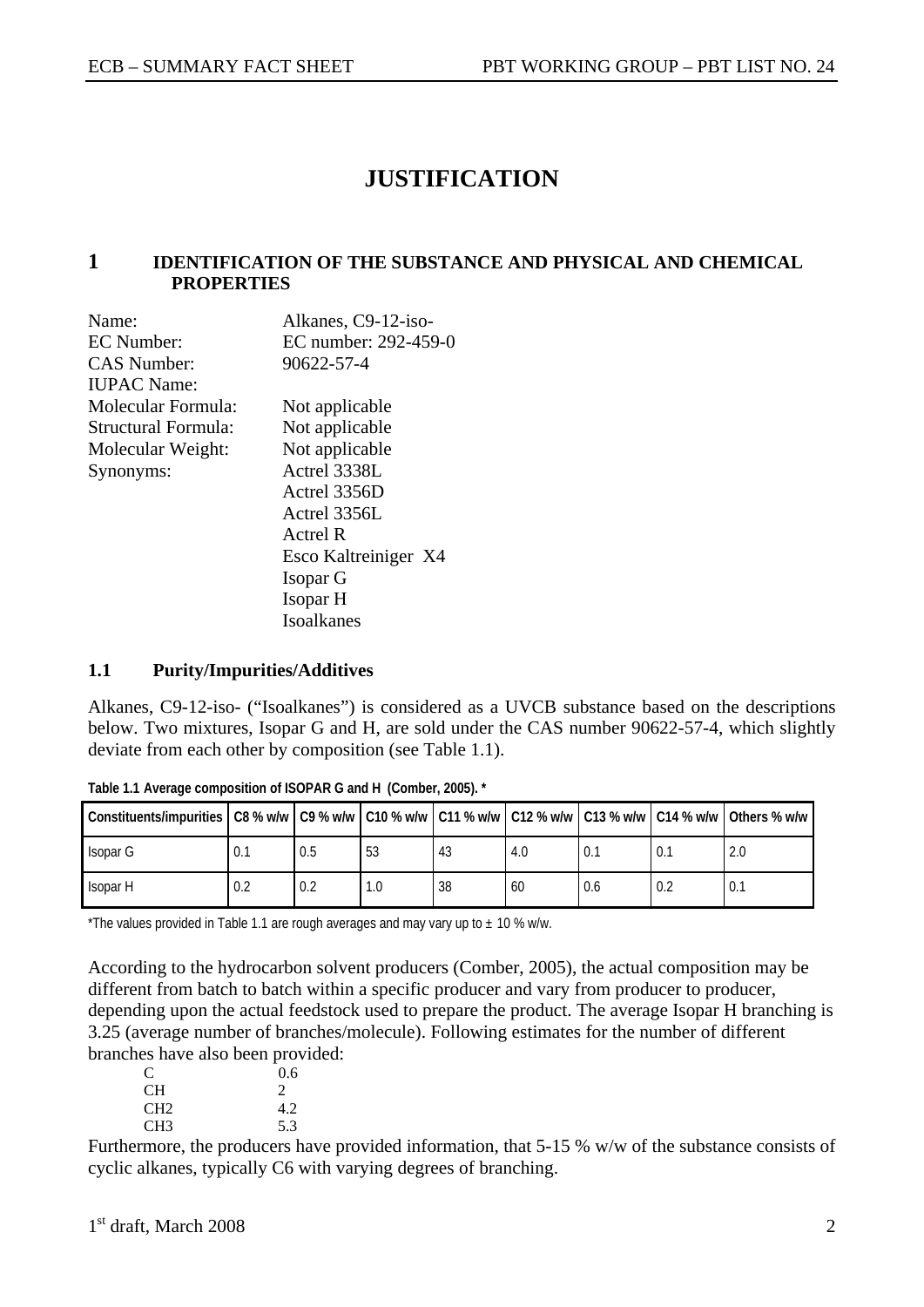



Typical representatives as identified by the producers are presented in section 4 in connection with QSAR-predictions.

### **1.2 Physico-Chemical properties**

**Table 1.2 Summary of physico-chemical properties. For details and references, see European Commission (2000).** 

| <b>REACH ref</b><br>Annex, § | Property                                | Value                                     | Comments                                                                                           |
|------------------------------|-----------------------------------------|-------------------------------------------|----------------------------------------------------------------------------------------------------|
| VII, 7.1                     | Physical state at 20 C and<br>101.3 Kpa | Liquid                                    | European Commission, 2000                                                                          |
| VII, 7.2                     | Melting / freezing point                | $-50 °C$                                  | Exxon Chemical Belgium (data not<br>evaluated)                                                     |
| VII, 7.3                     | Boiling point                           | 153-193 at 1013.25 hPa                    | Exxon Chemical Belgium (data not<br>evaluated)                                                     |
| VII, 7.5                     | Vapour pressure                         | 0.66 hPa at 20 °C                         | Exxon Chemical Belgium (grade<br>Isopar H)(data not evaluated)                                     |
|                              |                                         | 1.8 hPa at 20 °C                          | Exxon Chemical Belgium (grade<br>Isopar G)(data not evaluated)                                     |
| VII, 7.7                     | Water solubility                        | 3.11 mg l <sup>-1</sup> at 25 °C          | Estimate (WSKOW v1.41)                                                                             |
|                              |                                         | < 0.1 mg $l$ <sup>-1</sup> at 20 °C       | Exxon Chemical Belgium (data not<br>evaluted)                                                      |
|                              |                                         | ca. 85 $\mu$ g l <sup>-1</sup> (Isopar G) | Solubility in the test medium of 21 -<br>day Daphnia -test, gas saturation<br>method (EMBSI, 2004) |
|                              |                                         | ca. 40 $\mu$ g $\vdash$ 1 (Isopar H)      | Solubility in the test medium of 21 -<br>day Daphnia -test, gas saturation<br>method (EMBSI, 2004) |
|                              |                                         | See section 4.3.1                         |                                                                                                    |
| VII, 7.8                     | Partition coefficient n-                | 4.61                                      | Estimate (KOWWIN v1.67)                                                                            |
|                              | octanol/water (log value)               | $4.9 - 6.9$                               | ASTER computer program (1995)                                                                      |
|                              |                                         | See section 4.3.1                         |                                                                                                    |
|                              | <b>Dissociation constant</b>            |                                           |                                                                                                    |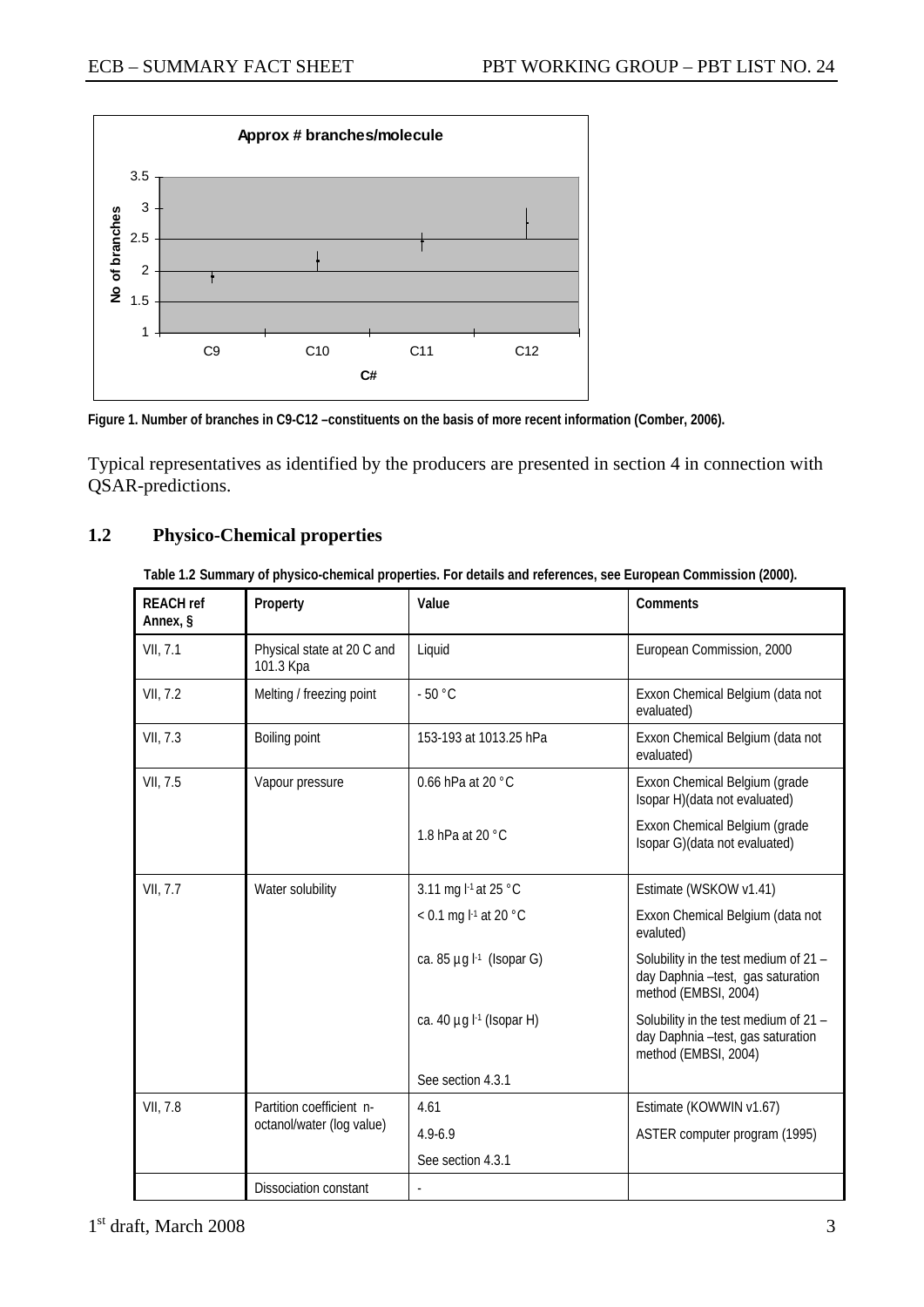# **2 MANUFACTURE AND USES**

Two producers/importers have provided data under Regulation 93/793/EEC. C3 and C4 –olefins are used as feedstock for the production of isoalkanes (Comber, 2003). The production/import volume is in the range of 100 000 t/a and the substance is used in a large variety of industrial and consumer applications according to the information provided under Regulation 93/793/EEC.

# **3 CLASSIFICATION AND LABELLING**

The substance is not classified under Directive 67/548/EEC.

## **4 ENVIRONMENTAL FATE PROPERTIES**

**4.1 Degradation (P)** 

## **4.1.1 Abiotic degradation**

#### **4.1.2 Biotic degradation**

**Isopar G** was used as test substance in an OECD 301 F –test of EMBSI (1997). With nonacclimated inoculum, 31 % was observed to be degraded after 28 day and 41 % at day 41. Using acclimated inoculum 42 % was degraded at day 28 and 48 % at day 41.

Another OECD 301 F -study with **Isopar G** showed 21.9 % degradation after 28 days using predominantly domestic sewage (EMBSI, 1995).

EMBSI (1998) carried out a ready biodegradation test (OECD 301F) with **Isopar H** as test substance. Using a non-acclimated inoculum, 6 % was degraded after 28 d, whereas with acclimated inocula 16 % was degraded by day 28 and 48 % by day 90.

The three test rows described above indicate, that Isopar H and G are not readily biodegradable, although they seem to be to some extent biodegradable also when non-adapted inocula are used. It is noted, that the test reports where not available to the Rapporteur for evaluation.

Comber (2006) provided an overview of newer biodegradation studies with Isopar G and Isopar H. Test concentration of 50 mg  $1^{-1}$  was used, whereas as degradation medium local pond water and seawater collected from Hawaii were employed, respectively for both products. The degradation conditions corresponded aerobic ready biodegradation –tests, whereas sealed flasks were used to avoid loss via volatilisation. The flasks were amended with 1 % Bushnell-Haas medium to provide ~100mM biologically available nitrogen and phosphorus. Biodegradation was monitored over time by purge-and-trap GC-MS analysis meaning that the parent compound concentration (=disappearance) was followed. For Isopar G tested in fresh water medium, loss of 99.96 % took place in 45 days, whereas in seawater 99.19 % had disappeared in 49 days. For Isopar H disappeareance of 98.13 % occurred in 45 days in freshwater and 97.7 % in 49 days in sea water. It is noted, that details of the study were not available to the Rapporteur for evaluation and it cannot

 $1<sup>st</sup>$  draft, March 2008  $4<sup>st</sup>$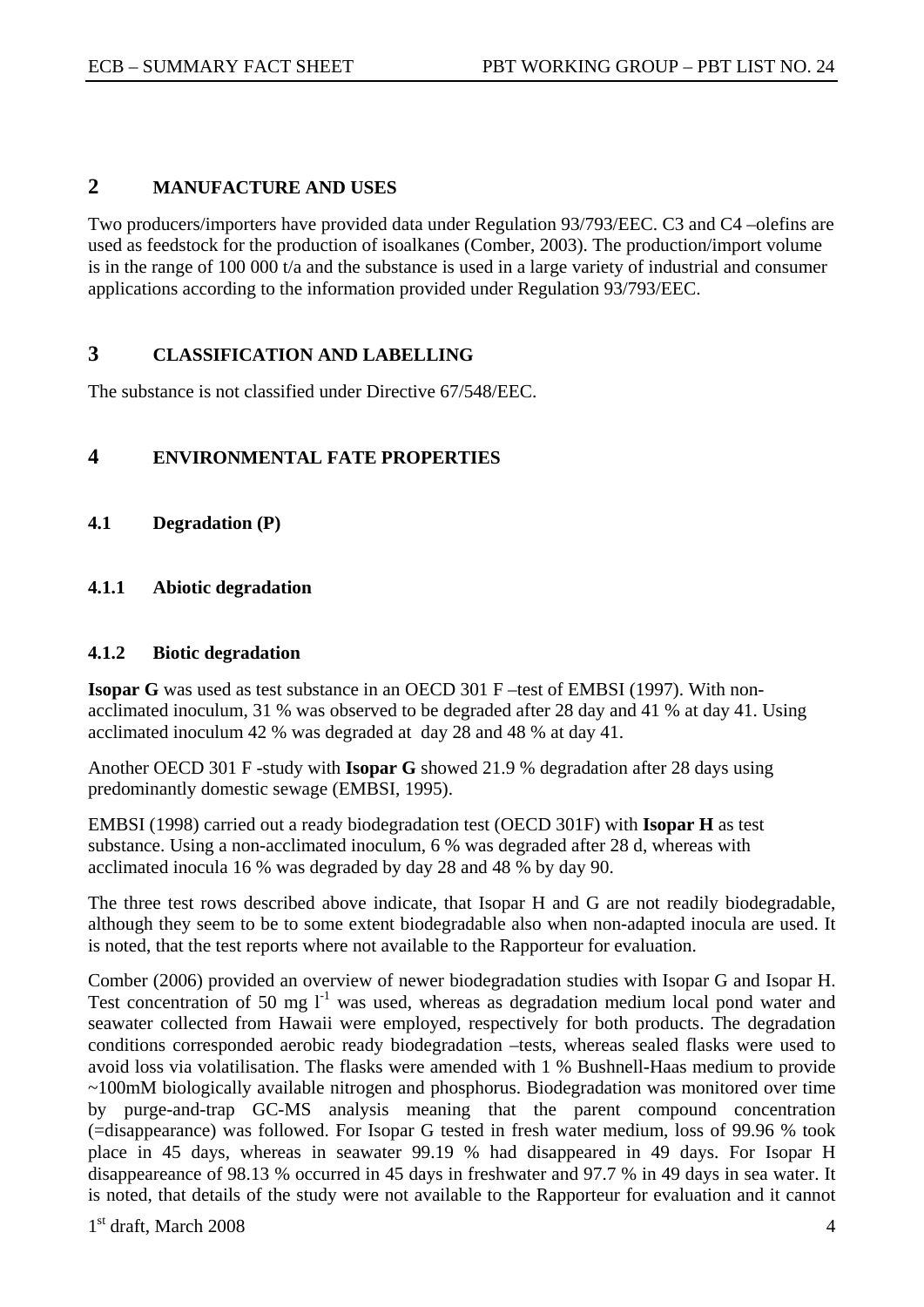be judged based on available information how well the observed disappearance represents primary degradation. For this type of volatile and highly adsorbing substances especially recovery rates of controls are necessary background information in the evaluation of the plausibility of the results.

Due to the complexity of the substance, it is necessary to scrutinize also the biodegradation potential of constituents, as the results obtained for the multi-constituent products may not be representative for especially those constituents present in lower concentrations in the mixture. In Table 4.1 biodegradation potential has been predicted for selected constituents which are expected by the producers to be typical representatives in the substance. Additionally, some realistic worst case constituents have been considered.

|                               | Smiles of the "typical"          | BIOWIN2*      | <b>BIOWIN3</b>         | <b>BIOHCWIN****</b> | CATABOL****** |
|-------------------------------|----------------------------------|---------------|------------------------|---------------------|---------------|
|                               | constituent                      | Probability** | Predicted<br>rating*** | $DT50$ (d)          | $DT50$ (d)    |
| C9                            | CC(C)C(C)CCCC                    | 0.954         | 3.214                  |                     |               |
|                               | CC(C)(C)CCCCC                    | 0.611         | 3.002                  |                     |               |
| C10                           | CCC(C)CCCC(C)C                   | 0.680         | 2.9                    |                     |               |
|                               | CCCCCC(C)(C)C                    | 0.752         | 3.0                    |                     |               |
| C11                           | CC(C)(C)CCCCCCC                  | 0.713         | 3.2                    | 10.4                | 9.1           |
|                               | C(C)CCC(C)CCC(C)C                | 0.933         | 2.9                    | 15                  | 34            |
|                               | CCCCC(C)C(C)C(C)C                | 0.933         | 3.2                    | 12                  | 20            |
|                               | CCCCC(C)CC(C)(C)C                | 0.713         | 2.9                    | 17                  | 23            |
|                               | CC(C)(C)CCCC(C)(C)C*             | 0.066         | 2.4                    | 29                  | 17            |
|                               | CC(C)(C)CC(C)CC(C)C <sup>*</sup> | 0.282         | 2.6                    | 20                  | 21            |
| C12                           | CCCCC(C)CC(C)CCC                 | 0.919         | 3.12                   | 12                  | 8             |
|                               | CCCCC(C)CC(C)C(C)C               | 0.919         | 3.12                   | 14                  | 14            |
|                               | CCCCC(C)CCC(C)(C)C               | 0.671         | 2.91                   | 20                  | 36            |
|                               | CC(C)CCCCCCC(C)C*                | 0.643         | 2.82                   | 12                  | 16            |
|                               | CC(C)(C)CCCCC(C)(C)C*            | 0.054         | 2.4                    | 33                  | 10            |
| <b>Napthenics</b><br>(cyclic) | C1CCC(CCC)CC1                    | 0.771         | 2.92                   | 10                  | 13.4          |
|                               | C1C(C)CC(C)C(C)C1                | 0.771         | 2.92                   | 3.5                 | 43            |
|                               | C1CC2CCCCC2CC1                   | 0.740         | 2.89                   | 69                  | 65            |
|                               | C1C(CCC)CC(CC)CC1                | 0.694         | 2.86                   | 8                   | 16            |
|                               | $C1CC(C(C)C)CCCC1(C(C)C)*$       | 0.650         | 2.83                   | 12                  | 334           |

**Table 4.1 Biodegradation estimates of typical constituents and realistic worst case constituents (marked with asterisk) as proposed by FIN and DK (Comber, 2006).** 

\* Calculated by the Rapporteur

\*\* A biodegradation probability greater than 0.5 is considered as "biodegrades fast". A biodegradation probability less than 0.5 is considered as " does not biodegrades fast".

\*\*\*Predicted Time Required for Biodegradation

Rating

5.0 hours

- 4.5 hours days
- $1<sup>st</sup>$  draft, March 2008  $5<sup>st</sup>$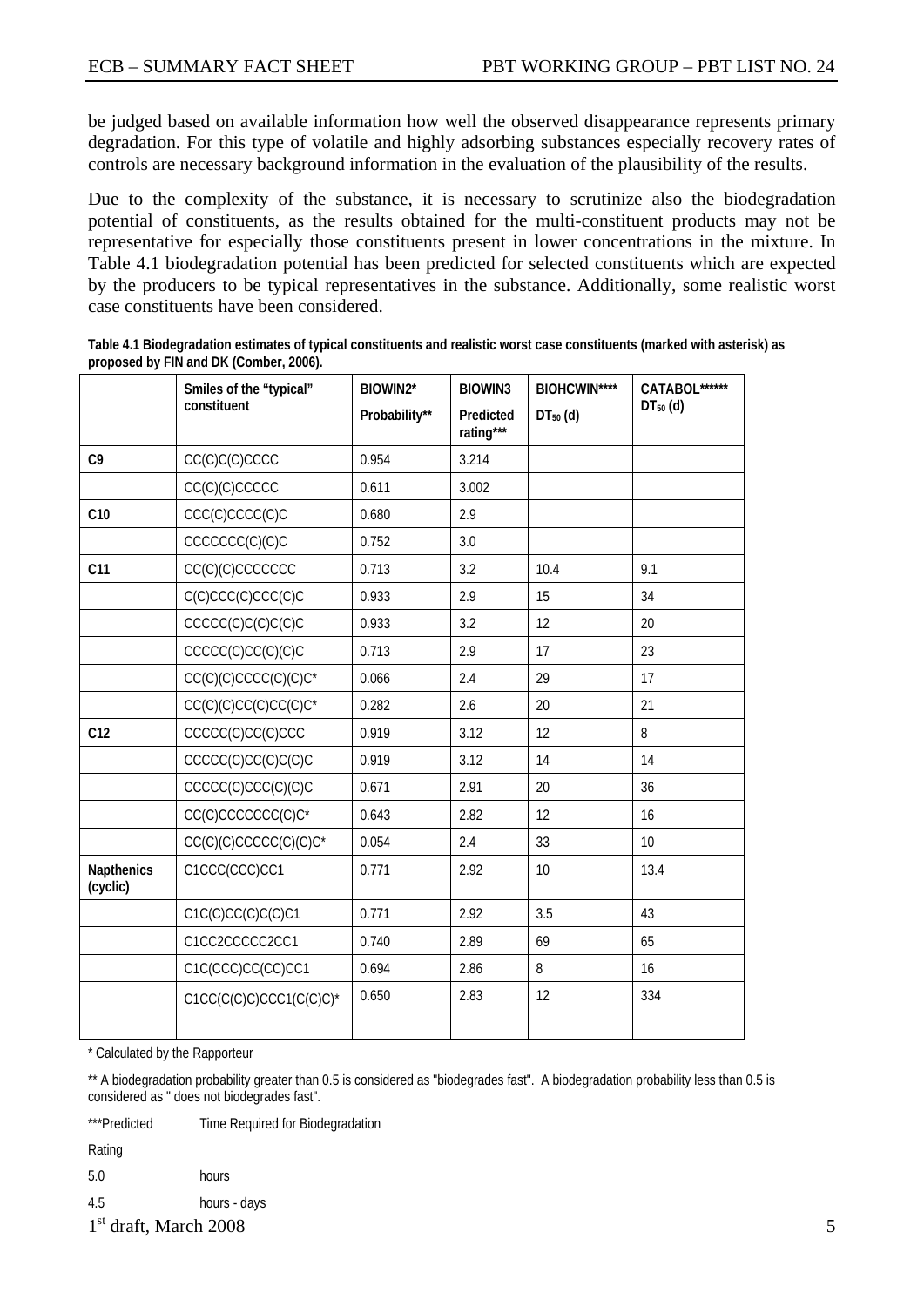<span id="page-5-0"></span>

| 4.0 | days           |
|-----|----------------|
| 3.5 | days - weeks   |
| 3.0 | weeks          |
| 2.5 | weeks - months |
| 2.0 | months         |
| 1.0 | longer         |

\*\*\*\* Howard (2005)

\*\*\*\*\* Results of the OECD 301F –model of CATABOL

It is noted, that the BIOCHWIN –model significantly under-predicts the degradation half-lives of isoalkanes especially those having branches at the end(s) of the alkyl chain.

CATABOL predicts that all included constituents are degraded via the same degradation route to corresponding alcohols and subsequently to acids (Comber, 2006). The training set of CATABOL is considered to cover well enough the isoalkanes in question.

The presence of penta-branched alkanes in the substance cannot be excluded. However, the relevant representatives of these have been assessed in the PBT summary no. 62.

#### **4.1.3 Other information [1](#page-5-0)**

#### **4.1.4 Summary and discussion of persistence**

According to the available results from standard ready biodegradability studies with non-adapted and adapted inocula, Isopar G and Isopar H are considered as not readily biodegradable. However, some degradation was observed in all tests available. No degradation simulation data are available. BIOWIN2 and BIOWIN3 -predictions for typical and realistic worst case constituents with 2 to 4 branches indicate, that they are not persistent. Assessment of penta-branched alkanes has been presented in PBT summary no. 62. All constituents are predicted by CATABOL to be degraded first to corresponding alcohols and then to acids.

 $\overline{a}$ 

<sup>1</sup> For example, half life from field studies or monitoring data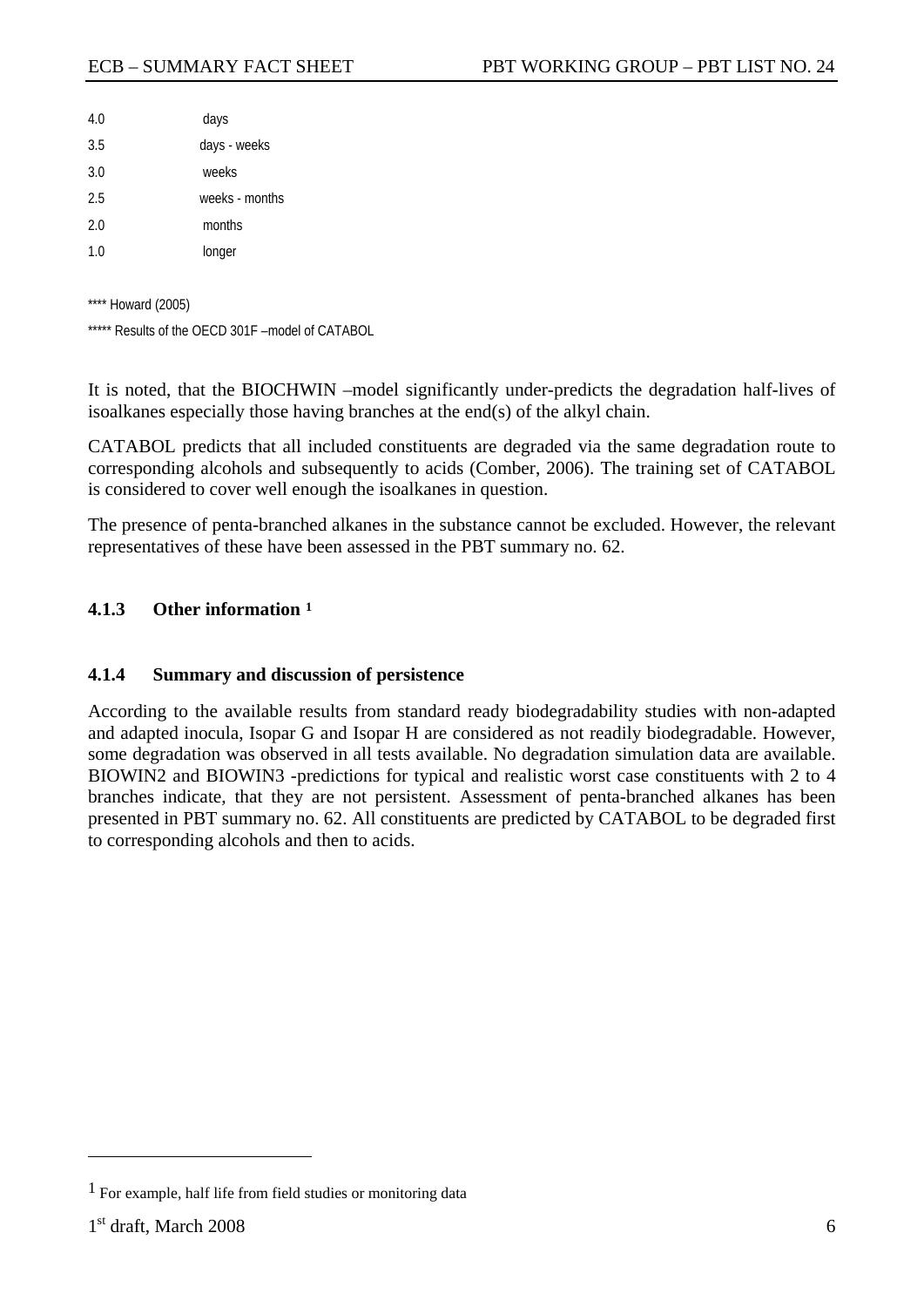## **4.2 Environmental distribution**

- **4.2.1 Adsorption**
- **4.2.2 Volatilisation**
- **4.2.3 Long-range environmental transport**

## **4.3 Bioaccumulation (B)**

### **4.3.1 Screening data**

Experimental data on logKow are not available for the substance. Predicted values of logKow, water solubility and BCFs of typical and realistic worst case constituents are presented in Table 4.2.

**Table 4.2 Screening bioaccumulation data of typical constituents and worst case constituents as chosen by FIN and DK (Comber, 2006).** 

|                               | Smiles of the "typical"<br>constituent | Water<br>solubility<br>(WSKOW<br>$v1.41$ ) (mq<br>$I-1$ at 25<br>$^{\circ}$ C) | logKow<br>(KOWWIN<br>$v1.67$ <sup>**</sup> | <b>BCFWIN</b><br>v2.16 | <b>BCF</b><br>maximal*** |
|-------------------------------|----------------------------------------|--------------------------------------------------------------------------------|--------------------------------------------|------------------------|--------------------------|
| C <sub>9</sub>                | CC(C)C(C)CCCC                          | 3.11                                                                           | 4.61                                       | 712                    |                          |
|                               | CC(C)(C)CCCCC                          | 2.90                                                                           | 4.65                                       | 760                    |                          |
| C10                           | CCC(C)CCCC(C)C                         | 1.04                                                                           | 5.11                                       | 539                    |                          |
|                               | CCCCCC(C)(C)C                          | 0.97                                                                           | 5.14                                       | 574                    |                          |
| C <sub>11</sub>               | CC(C)(C)CCCCCCC                        | 0.32                                                                           | 5.63                                       | 1286                   | 1560                     |
|                               | C(C)CCC(C)CCC(C)C                      | 0.34                                                                           | 5.60                                       | 1371                   | 1470                     |
|                               | CCCC(C)C(C)C(C)C                       | 0.40                                                                           | 5.52                                       | 1129                   | 2160 (out of<br>domain)  |
|                               | CCCCC(C)CC(C)(C)C                      | 0.37                                                                           | 5.56                                       | 1203                   | 940                      |
|                               | $CC(C)(C)CCCC(C)(C)C*$                 | 0.40                                                                           | 5.52                                       | 1126                   | 1205                     |
|                               | $CC(C)(C)CC(C)CC(C)C*$                 | 0.43                                                                           | 5.49                                       | 1056                   | 191                      |
| C12                           | CCCCC(C)CC(C)CCC                       | 0.11                                                                           | 6.09                                       | 3072                   | 1270                     |
|                               | CCCCC(C)CC(C)C(C)C                     | 0.13                                                                           | 6.01                                       | 2697                   | 2650                     |
|                               | CCCCC(C)CCC(C)(C)C                     | 0.12                                                                           | 6.05                                       | 2874                   | 1680                     |
|                               | CC(C)CCCCCCC(C)C*                      | 0.11                                                                           | 6.09                                       | 3072                   | 2190                     |
|                               | CC(C)(C)CCCCC(C)(C)C <sup>*</sup>      | 0.13                                                                           | 6.01                                       | 2689                   | 5980                     |
| <b>Napthenics</b><br>(cyclic) | C1CCC(CCC)CC1                          | 3.42                                                                           | 4.58                                       | 665                    | 384                      |
|                               | C1C(C)CC(C)C(C)C1                      | 4.56                                                                           | 4.43                                       | 513                    | 404                      |
|                               | C1CC2CCCCC2CC1                         | 6.45                                                                           | 4.20                                       | 340                    | 453                      |

 $1<sup>st</sup>$  draft, March 2008  $\overline{7}$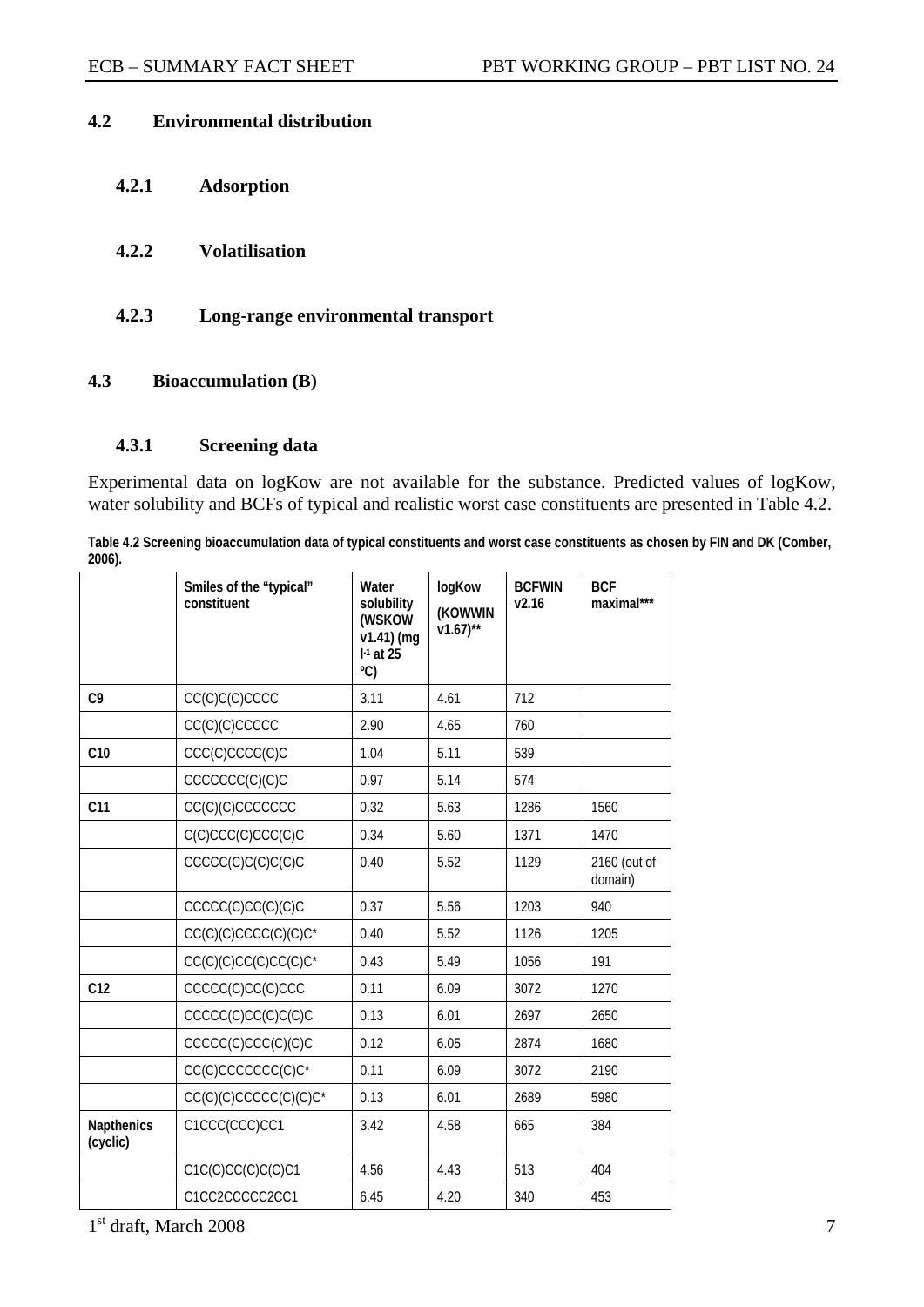<span id="page-7-0"></span>

| C1C(CCC)CC(CC)CC1          | 0.44 | 5.48 | 1054 | 2980 |
|----------------------------|------|------|------|------|
| $C1CC(C(C)C)CCC1(C(C)C)^*$ | 0.19 | 5.83 | 1940 | 4080 |

\*\* Calculated by the Rapporteur

\*\*\* Model description in Dimitrov et al. (2005). This model considers factors which cause a lower bioaccumulation potential than predicted by conventional models. E.g., data on metabolism is taken into account in this model.

It must be noted, that for hydrocarbons with a  $logKow > 4.8$ , the BCFWIN v2.16 has been updated from BCFWIN v2.14 with a correction of -0.5 of the logBCF (Stewart et al., 2005). The updated hydrocarbon database of BCFWIN v2.16 contains 83 hydrocarbons including PAHs, napthenics, benzenes, alkanes, alkenes, terphenyls and olefins.

The biodegradation products (corresponding alcohols and acids) predicted by CATABOL are not expected to have relevant bioaccumulation potential.

#### **4.3.2 Measured bioaccumulation data**

Two experimentally derived BCFs have been derived from dietary studies with fish. No further information is available on the test details. It is noted, that BCFs obtained from dietary studies may overestimate the actual bioaccumulation potential.

| Compound                 | Log | Predicted  | Fish species         | <b>BCF</b> | Reference               |
|--------------------------|-----|------------|----------------------|------------|-------------------------|
|                          | Kow | <b>BCF</b> |                      | (I/kg wet) |                         |
| 2,3 dimethylheptane (C9) | 4.6 | 713        | <b>Rainbow Trout</b> | 1842       | Parkerton et al<br>2001 |
| Dimethyldecane (C12)     | 6.0 | 9715       | <b>Rainbow Trout</b> | 2500       | Parkerton et al<br>2001 |

**Table 4.3 Experimentally derived BCF –values of two isoalkanes.**

The experimental data available for pentamethylheptanes are presented in PBT summary no. 62.

### **4.3.3 Other supporting information[2](#page-7-0)**

### **4.3.4 Summary and discussion of bioaccumulation**

Two experimental BCF-values (1842 and 2500) for expected constituents of the substance are available from dietary studies with fish. These indicate high bioaccumulation potential, but it is noted, that BCF-values derived from this type of tests may overestimate the bioaccumulation potential. Predicted logKow –values of all "typical" and realistic worst case constituents indicate high bioaccumulation potential. However, the BCFWIN-model updated for hydrocarbons and another BCF-model, which takes into account the potential of, e.g., fish to metabolise the substance predict, that only certain compounds, i.e., C12-isoalkanes would possess a high or very high

 $\overline{a}$ 

<sup>2</sup>For example, measured concentrations in biota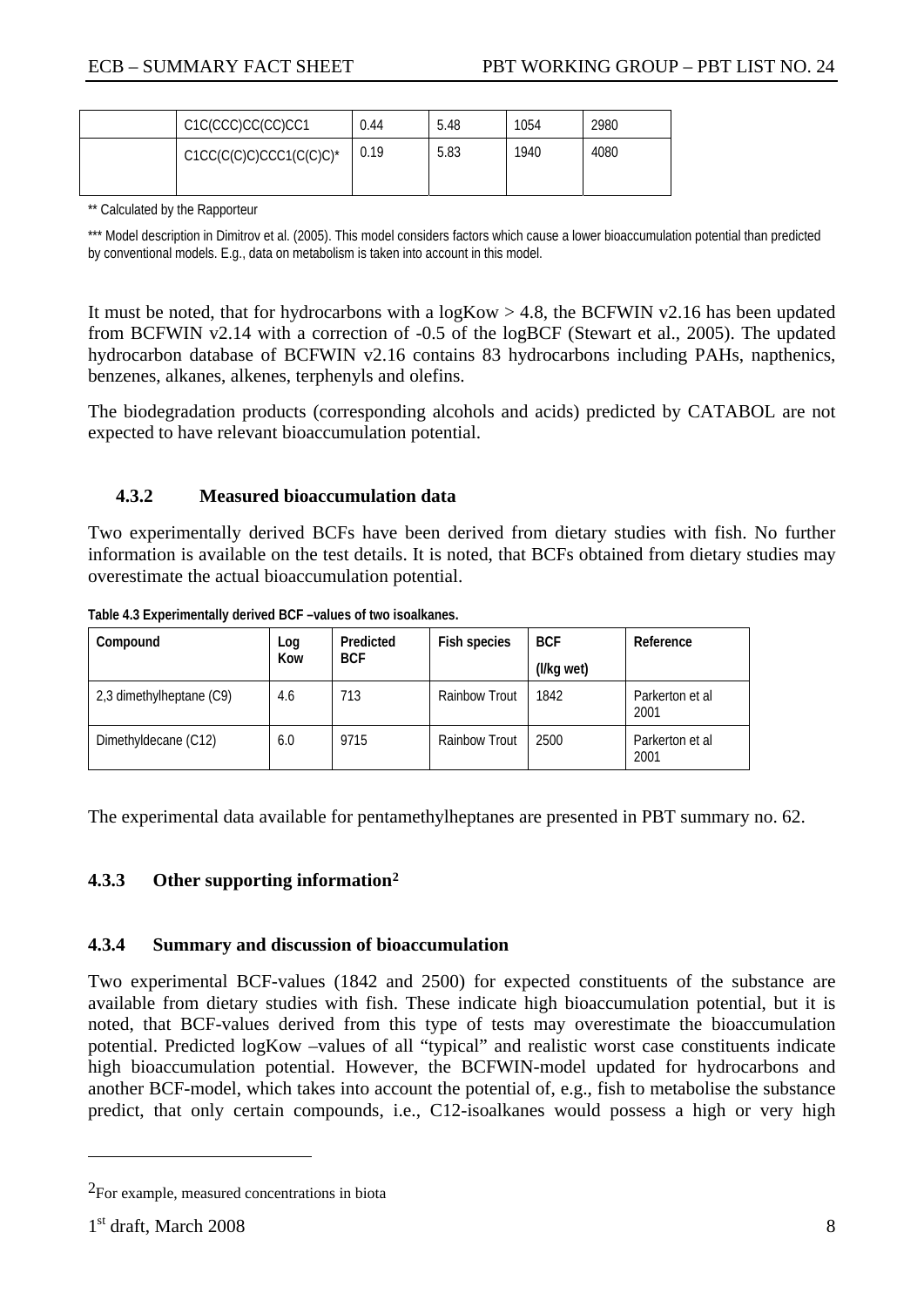bioaccumulation potential. The predicted biodegradation products (corresponding alcohols and acids) are not expected to have high bioaccumulation potential

## **5 HUMAN HEALTH HAZARD ASSESSMENT**

Data not reviewed for this report.

# **6 ENVIRONMENTAL HAZARD ASSESSMENT**

#### **6.1 Aquatic compartment (including sediment)**

IUCLID of the substance contains acute ecotoxicity data for crustaceans and fish. The results are unbounded values far above the water solubility of the substance and far above the expected acute toxicity based on QSAR-predictions. Therefore, these data are not presented in the following sections.

No experimental data are available on the ecotoxicity of single constituents of the substance. Due to the variability of the branching and number of carbons of the constituents it is, however, necessary to evaluate ecotoxicity of constituents. In the following, QSAR-predictions on the ecotoxicity of several possible constituents are presented. All calculations have been carried out using the Narcosis Target Lipid Model of McGrath et al. (2004)

|                               | Smiles of the "typical"           | Fish, NOEC       | Daphnids,           | Algae                 |
|-------------------------------|-----------------------------------|------------------|---------------------|-----------------------|
|                               | constituent                       | $(\mu g I^{-1})$ | NOEC ( $\mu$ g I-1) | NOEC $(\mu g I^{-1})$ |
| C <sub>9</sub>                | CC(C)C(C)CCCC                     | 46               | 48                  |                       |
|                               | CC(C)(C)CCCCC                     | 24               | 25                  |                       |
| C10                           | CCC(C)CCCC(C)C                    | 22               | 23                  |                       |
|                               | CCCCCC(C)(C)C                     | 15               | 15                  |                       |
| C <sub>11</sub>               | C(C)CCC(C)CCC(C)C                 | 14               | 15                  | 6                     |
|                               | CC(C)(C)CCCCCCC                   | 11               | 12                  | 5                     |
|                               | CCCC(C)C(C)C(C)C                  | 17               | 18                  | 8                     |
|                               | CCCCC(C)CC(C)(C)C                 | 12               | 13                  | 6                     |
|                               | CC(C)(C)CCCC(C)(C)C*              | 13               | 14                  | 6                     |
|                               | CC(C)(C)CC(C)CC(C)C <sup>*</sup>  | 15               | 16                  | $\overline{7}$        |
| C12                           | CCCCC(C)CC(C)CCC                  | 12               | 12                  | 5                     |
|                               | CCCCC(C)CC(C)C(C)C                | 12               | 13                  | 6                     |
|                               | CCCCC(C)CCC(C)(C)C                | 11               | 11                  | 5                     |
|                               | CC(C)CCCCCCC(C)C*                 | 12               | 12                  | 6                     |
|                               | CC(C)(C)CCCCC(C)(C)C <sup>*</sup> | 11               | 12                  | 5                     |
| <b>Napthenics</b><br>(cyclic) | C1CCC(CCC)CC1                     | 84               | 88                  | 40                    |
|                               | C1C(C)CC(C)C(C)C1                 | 104              | 109                 | 49                    |

**Table 6.1 QSAR-predictions of the ecotoxicity of typical constituents and worst case constituents as chosen by FIN and DK (Comber, 2006).**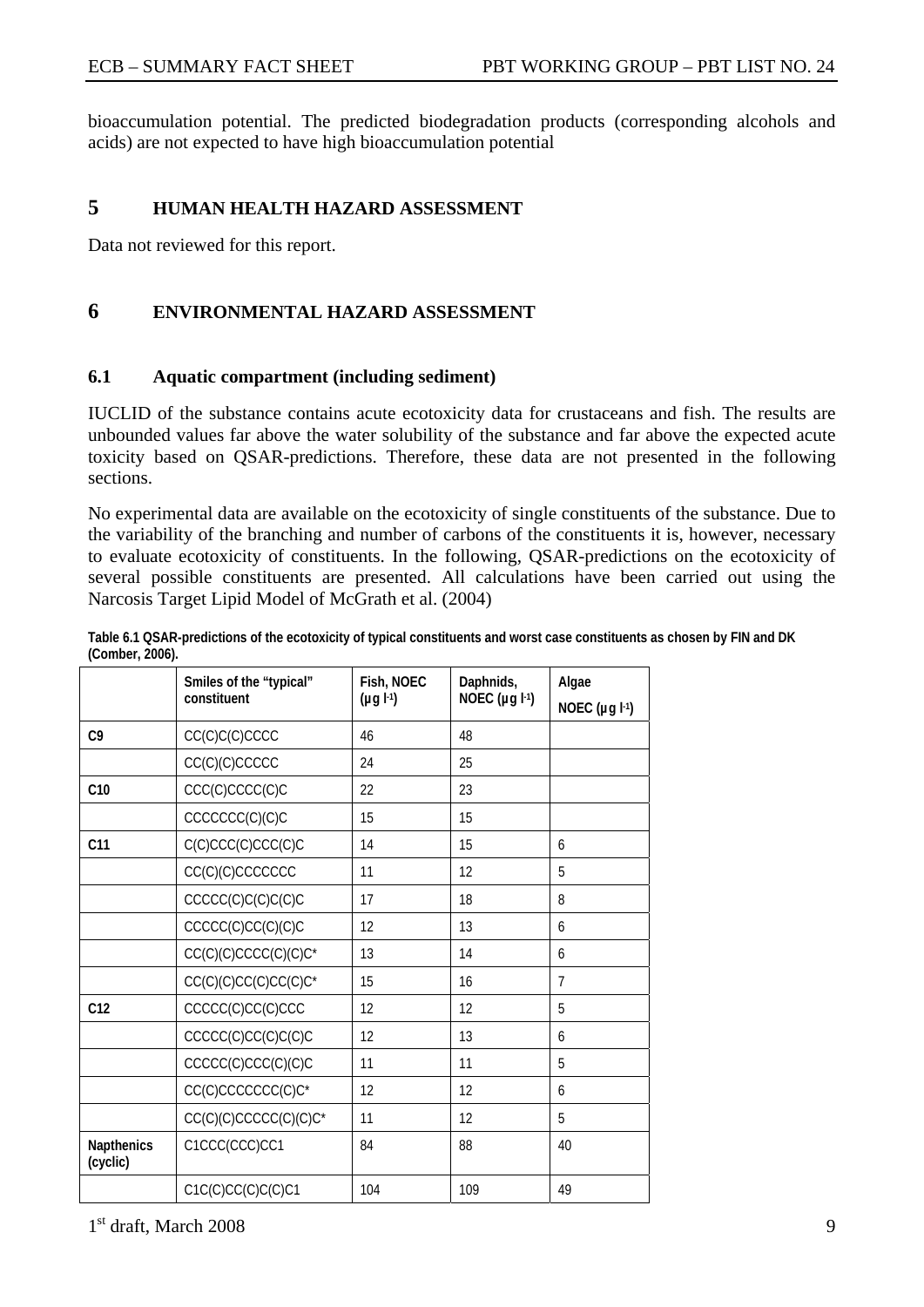| C1CC2CCCCC2CC1         | 100 | 104    | 4 |
|------------------------|-----|--------|---|
| C1C(CCC)CC(CC)CC1      | າາ  | $\sim$ |   |
| C1CC(C(C)C)CCC1(C(C)C) | 16  | 16     |   |

#### **6.1.1 Toxicity test results**

### **6.1.1.1 Fish**

Acute toxicity

Long-term toxicity

### **6.1.1.2 Aquatic invertebrates**

Acute toxicity

#### Long-term toxicity

A semi-static 21-day reproduction test was conducted by EMBSI (2004) with *Daphnia magna* for Isopar G and H, respectively. Exposure concentrations were produced with a gas saturation method and the exposure medium was changed daily (daphnids moved to fresh media). Ten test replicates (1 daphnid in each flask) were run for each exposure level in closed flasks of 125 ml without headspace. Nominal test concentrations were 0, 26 and 85  $\mu$ g l<sup>-1</sup> for Isopar G and 0, 20 and 40  $\mu$ g l<sup>-1</sup> for Isopar H (control shared with Isopar G). The actual exposure concentrations were based on geometric means of measured concentrations (equipment: HS GC-FID) of fresh and old media of days 0-1, 7-8, 14-15 and 20-21 were 0, 25 and  $50 \mu g \, l^1$  for Isopar G and 0, 11 and 15  $\mu g \, l^1$  for Isopar H. Hardness, pH, dissolved oxygen and temperature of the test media were in the limits required by present test standards. Results of the study are provided in the following table.

| Table 6.1 Results of the long-term test with Daphnia magna (EMBSI, 2004). |  |  |
|---------------------------------------------------------------------------|--|--|
|                                                                           |  |  |

| Exposure level          | Immobilisation (%) | Average number of<br>neonatates per survived<br>adult at the end of the<br>experiment | Adult average length (mm) |
|-------------------------|--------------------|---------------------------------------------------------------------------------------|---------------------------|
| $\mathbf{0}$            | $0^*$              | $119*$                                                                                | 4.6                       |
| 25 µg $I^{-1}$ Isopar G | $\Omega$           | 119                                                                                   | 4.4                       |
| 50 µg $I^{-1}$ Isopar G | 100 (at 48 h)      | n/a                                                                                   | n/a                       |
| 11 µg $I^{-1}$ Isopar H | $0^{**}$           | $125**$                                                                               | 4.5                       |
| 15 µg $I^{-1}$ Isopar H | 100 (at day 9)     | n/a                                                                                   | n/a                       |

\*One daphnid damaged by a broken transfer pipette used on day 14; death on day 15. Neonatates of this adult were not included in the calculation of the average number of neonatates.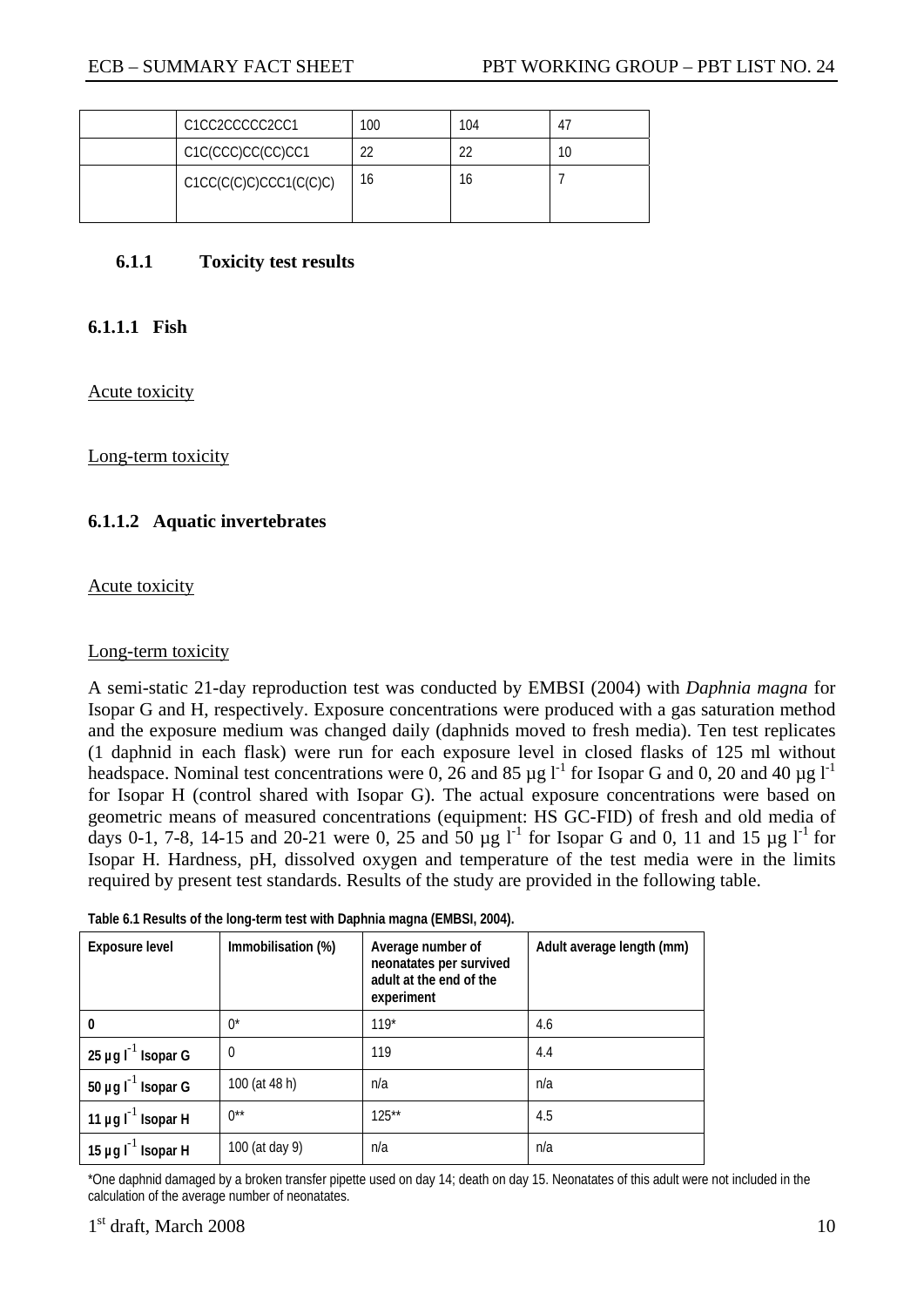\*\*Four daphnids damaged (not swimming properly) by a broken transfer pipette used on day 14. Deaths of the damaged daphnids followed on days 15 and 16. Neonatates of these adults were not included in the calculation of the average number of neonatates.

A NOEC of 11  $\mu$ g l<sup>-1</sup> for Isopar H and a NOEC of 25  $\mu$ g l<sup>-1</sup> for Isopar G based on measured concentrations can be derived for all three endpoints from this well documented limit test, although it must be noted, that the amount of replicates was the minimum required by present standards.

A similar semi-static 21-day test with *Daphnia magna* has also been conducted for test substance corresponding with the identity of hydrocarbons, C4, 1,3-butadiene-free, polymd., triisobutylene fraction, hydrogenated (CAS 93685-81-5) and containing mainly pentamethylheptanes (C12). A NOEC of 13  $\mu$ g l<sup>-1</sup> was obtained in the study. For further details, see PBT summary no. 62.

#### **6.1.1.3 Algae and aquatic plants**

A static ecotoxicity test with *Scenedesmus subspicatus* is available for test substance corresponding with the identity of hydrocarbons, C4, 1,3-butadiene-free, polymd., triisobutylene fraction, hydrogenated (CAS 93685-81-5) and containing mainly pentamethylheptanes (C12). For further details, see PBT summary no. 62.

#### **6.1.2 Sediment organisms**

No data available.

### **6.1.3 Other aquatic organisms**

Data not evaluated for this report.

### **6.2 Terrestrial compartment**

No data available.

#### **6.3 Atmospheric compartment**

No data available.

### **7 PBT AND VPVB**

#### **7.1 PBT, vPvB assessment**

 $1<sup>st</sup>$  draft, March 2008 11 Persistence: Alkanes, C9-12-iso- do not meet the P/vP criteria based on screening data. Standard ready biodegradation test results are available for two products Isopar G and Isopar H and they indicate, that these multi-constituent substances are not readily biodegradable. However, some biodegradation was observed in the tests. No inherent biodegradation or simulation test data are available for these substances. According to QSAR -predictions (including BIOWIN2 and 3) for selected typical and realistic worst case (C9-C12 and cyclic) constituents with a degree of branching between 2 and 4, these constituents are considered as not persistent. CATABOL predicts, that all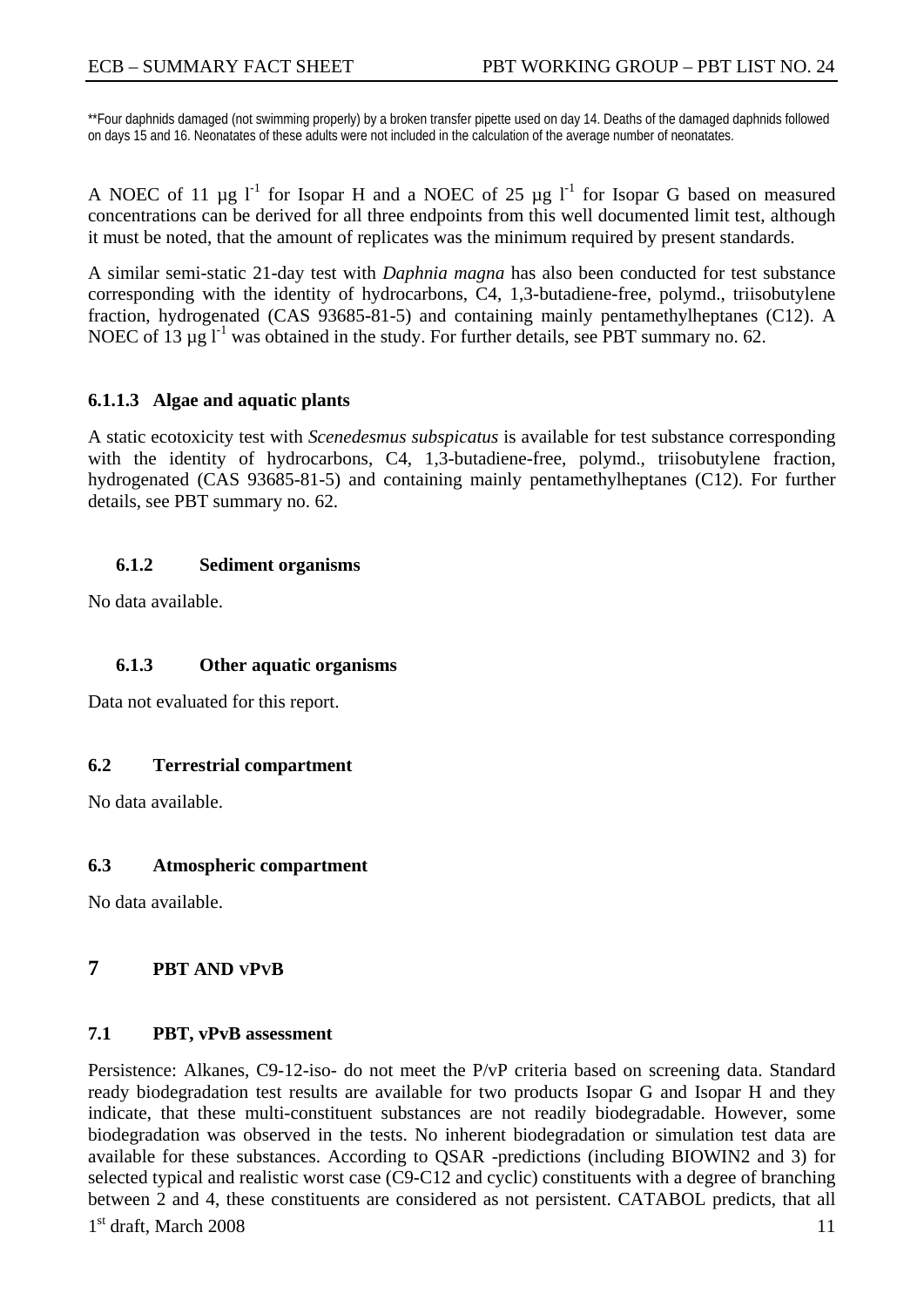constituents are biodegraded through the same metabolic pathway to corresponding alcohols and further to acids. An assessment of penta-branched alkanes, which may be present in the substance, has been presented in PBT summary no. 62 (P/vP criteria fulfilled based on screening data, but overall conclusion "not PBT").

Bioaccumulation: Based on QSAR-predictions of logKow –values and BCF of selected 2 to 4 branched alkanes, it is considered, that some of the constituents may fulfil the B criterion based on screening data. The biodegradation products (corresponding alcohols and acids) of the constituents are not expected to have relevant bioaccumulation potential. For penta-branched alkanes a conclusion "not fulfilling the B criterion as borderline case" was drawn (see PBT summary no. 62). It is noted, that no final conclusion was derived for the substance by the PBT subgroup regarding its bioaccumulation potential.

Toxicity: Looking solely at logKow –values of the constituents and assuming baseline toxicity, it could be expected, that C12-isoalkanes with  $\lt 5$  branches exhibit a slightly higher toxicity than pentamethylheptanes. The substance containing mainly pentamethylheptanes (see PBT summary no. 62) was concluded based on a long-term daphnia test and an acute algae test to be not T as borderline case. Experimental 21d-NOECs of 11  $\mu$ g l<sup>-1</sup> and 25  $\mu$ g l<sup>-1</sup> were determined for Isopar Isopar H and G. QSAR-predictions for the ecotoxicity of selected 2 to 4 branched alkanes indicate, that the T criterion would not be fulfilled as borderline case. It is, however, noted, that no final conclusion regarding T-criterion was drawn by the PBT subgroup.

Summary: Alkanes, C9-12-iso- is an UVCB substance. Its 2- to 4 branched possible consituents are considered not to fulfil the P/vP –criteria based on screening data. The predicted biodegradation products are not expected to have relevant bioaccumulation potential. No final conclusion was drawn regarding B and T criteria for the parent compound. The potential penta-branched constituents are not considered as PBT (see PBT summary no. 62) . It is concluded, that alkanes, C9-12-iso- is not considered as a PBT substance.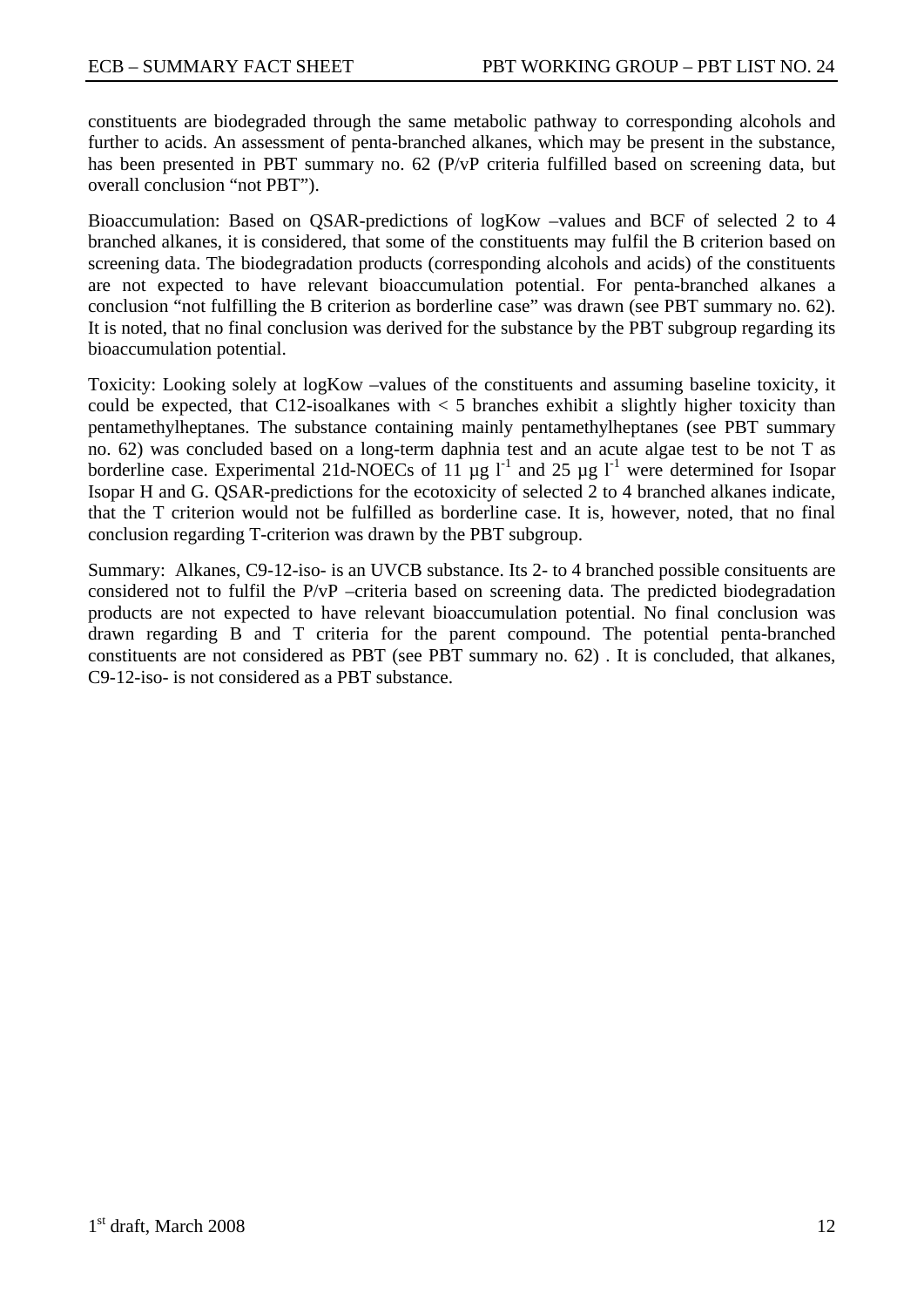# **INFORMATION ON USE AND EXPOSURE**

Not relevant as the substance is not identified as a PBT.

# **OTHER INFORMATION**

The information and references used in this report were taken from the following source:

European Commission, 2000a. IUCLID Dataset, Alkanes, C9-12-iso-, CAS 90622-57-4, 19.2.2000.

Other sources:

Comber, M. 2006. ExxonMobil. Continued assessment of typical structures for C9-112 isoalkanes as PBT. Presentation provided to the PBT subgroup meeting April 2006.

Comber, M., 2005. ExxonMobil. Information to the Rapporteur for the PBT subgroup October 2005 –Meeting ("C9-12\_Composition.doc").

Comber, M., 2003. ExxonMobil. Email to the Rapporteur on June, 19, 2003.

Dimitrov, S., Dimitrova, N., Parkerton, T., Comber, M., Bonnel, M. and Mekenyan, O., 2005. Base-line model for identifying the bioaccumulation potential of chemicals. SAR and QSAR in Environmental Research, 16(6), 531-554.

EMBSI, 2004. *Daphnia magna* Reproduction Test. Study # 183046, Test substance: Isopar G - MRD-03-847 and Isopar H - MRD-03-830. Exxon Biomedical Sciences, Inc., Annandale, NJ, USA. April, 15, 2004.

EMBSI, 1998. Study 158894A(2), Ready Biodegradability: OECD 301F, Manometric Respirometry Test. Exxon Biomedical Sciences, Inc., East Millstone, NJ, USA. (CEFIC comments 12 February 2003)

EMBSI, 1997. Study 156194A, Ready Biodegradability, Manometric Respirometry Test. Exxon Biomedical Sciences, Inc., East Millstone, NJ, USA.

EMBSI, 1995. Study 197394A, Ready Biodegradability, Manometric Respirometry Test. Exxon Biomedical Sciences, Inc., East Millstone, NJ, USA.

Howard, P., Meylan, W., Aronson, D., Stiteler, W., Tunkel, J., Comber, M. and Parkerton, T. 2005. A New Biodegradation Prediction Model Specific to Petroleum Hydrocarbons, Env.Tox.Chem., 24(11), 1847-1860.

McGrath, J., Parkerton, T. and Di Toro, D., 2004. Application of the narcosis target lipid model to algal toxicity and deriving predicted no effect concentrations. Environ. Toxicol. Chem., 23(10), 2503–2517.